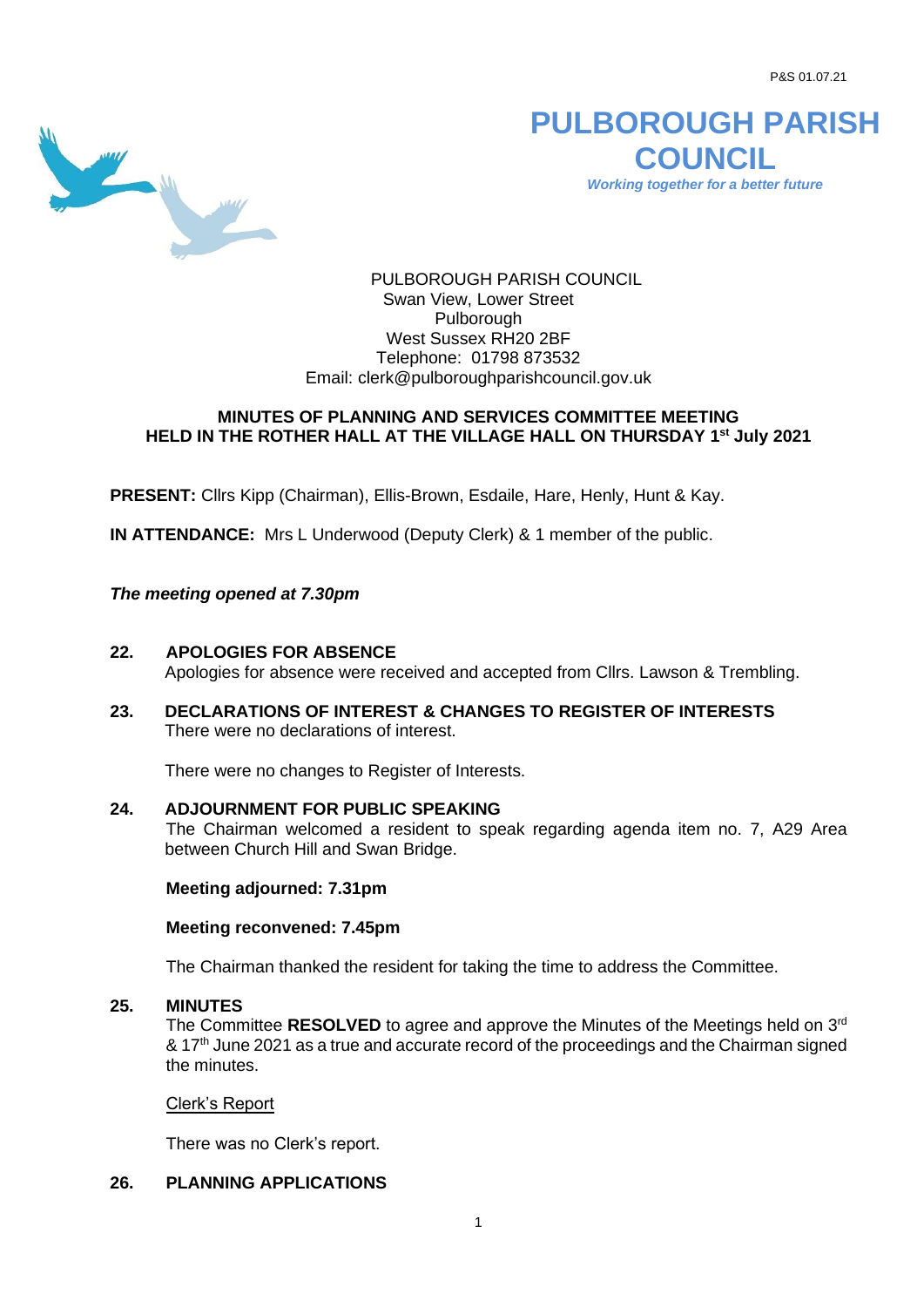The Committee, having considered the planning applications, **RESOLVED** that its representations be forwarded to HDC, attached to these Minutes as Appendix 1.

#### **27. PLANNING APPLICATIONS DECISIONS**

Members received details of planning decisions and enforcements since the last meeting.

### **28. A29 AREA BETWEEN CHURCH HILL AND SWAN BRIDGE**

Cllr. Kipp would like to send an email to the Cabinet for Highways, copying in the West Sussex County Councillor and MOP, Andrew Griffith, regarding the historic and current issues in the area between Church Hill and Swan Bridge. Members received and discussed Cllr. Kipp's draft email and suggested some changes, which Cllr. Kipp will re-draft and circulate to Members, via email, for final approval – see final email in attached Appendix 2. It was also suggested that the email should be copied to the Police Commissioner, Katy Bourne.

# **29. SOUTHERN WATER NEW DRAFT DROUGHT PLAN CONSULTATION**

Members received the above named consultation and **RESOLVED** to **AGREE** to answer 'yes' to all the relevant questions and the top 3 ways of communicating should be TV, radio & letter. The Deputy Clerk will submit the response. No additional comments are to be made.

#### **30. SALT BIN AUDIT**

Members **RESOLVED** to **AGREE** that the named Councillors would carry out the salt bin audit, by  $31<sup>st</sup>$  July, as follows:

- Junction of Skeyne Drive & Lower St Cllr. Hunt.
- Junction of Rectory Lane and St Mary's Close Cllr. Esdaile.
- Rivermead and Green Meadows Cllr. Hunt.
- Masons Way Cllr. Kay.
- Stane St Close Cllr. Henly.
- Station Approach Cllr. Ellis-Brown.
- Swan View Cllr. Hunt
- Junction of Glebelands & Downlands Cllr. Esdaile.
- Junction of Glebelands & Spinney North Cllr. Esdaile.
- Oddstones entrance & in Oddstones Cllr. Henly.
- Riverside & Harwoods Riverside Association.
- Moat Lane Cllr. Kipp.
- Bottom of Nutbourne Rd Cllr. Lawson.

WSCC had sent a different list of salt bins in addition, but the Deputy Clerk advised that the bins on this list were not known, so would advise WSCC accordingly.

### **31. CORRESPONDENCE**

#### **HDC**

- Notification of an enforcement notice served on the unauthorised farm office at Pippin Farm, Toat Lane. The notice seeks the cessation and the removal of the temporary farm office and becomes effective on 29.06,21 if an appeal is not lodged before then.
- Notification of appeal lodged for DC/16/2388 Parsons Field Stables, Pickhurst Lane Pulborough – Removal of condition 2 (change of use of land to caravan site for stationing of up to 3 caravans for occupation by gypsy-traveller family with associated development…..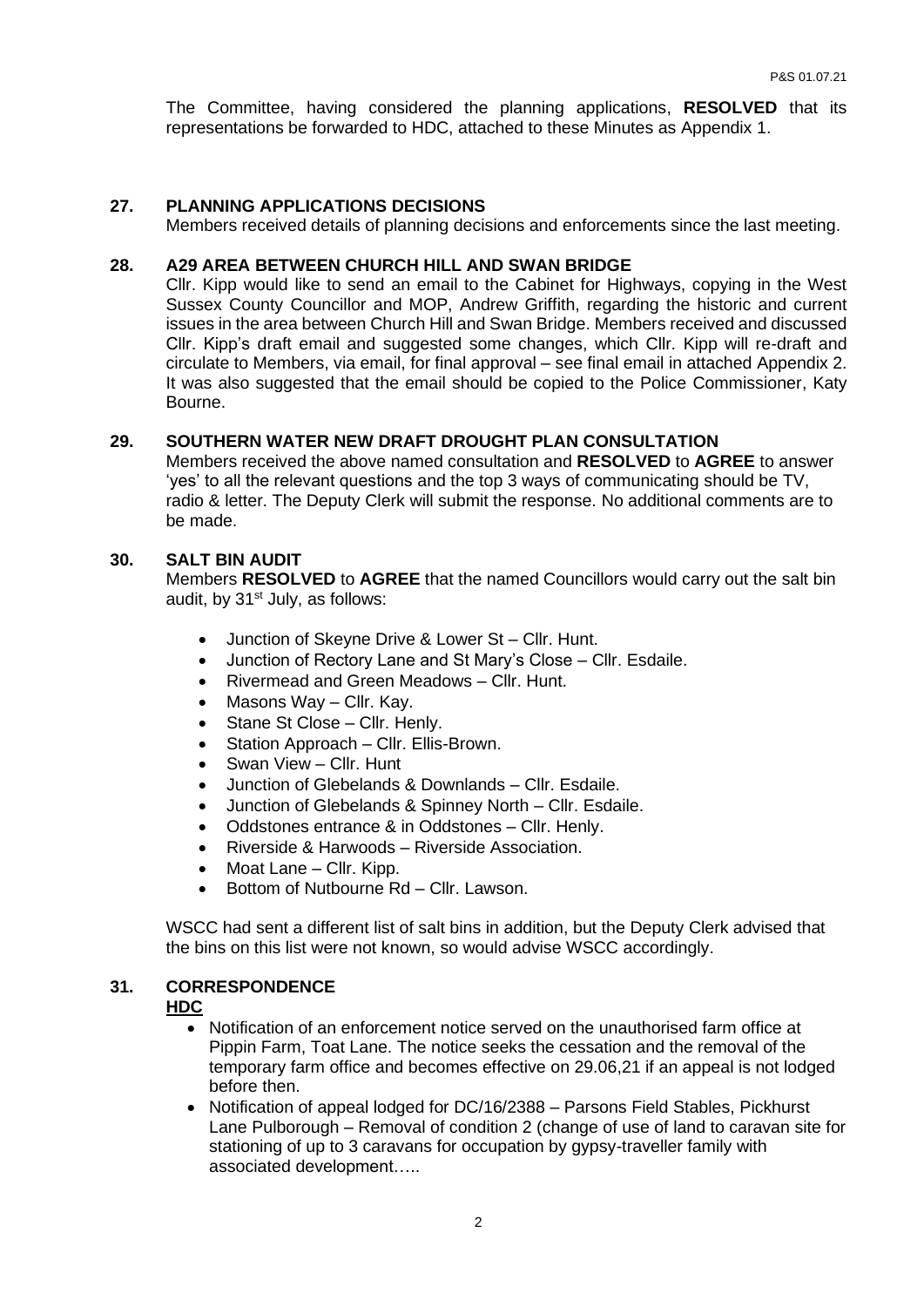- Notification that a nomination from The Pulborough Society has been received to list the Oddfellows Arms, Lower St, as an Asset of Community Value.
- Compliance cases received between 14th and 20th June 2021. Copied to Committee.

# **Public Rights of Way (PROW)**

Correspondence regarding PROW in Pulborough. Copied to Committee. *If any Cllrs are aware of any matters that they would like the Local Access Ranger to specifically consider in their inspection, please let the Deputy Clerk know.*

### **Newsletters/News Releases**

- WSCC 'Changes to parking arrangements for health and social care workers'.
- WSCC 'Let's SCRAP fly tipping across West Sussex.

# **Stane Farm, Stane Street, Codmore Hill**

Resident and group correspondence. Copied to Committee.

### **Wisborough Green Neighbourhood Plan**

Notification of consultation and response from Pulborough's Neighbourhood Plan Steering Group. Copied to Committee.

# **32. PAYMENTS**

The following payments were approved and signed by two authorised signatories:

| Wychwood Environmental Ltd | 678.42 |
|----------------------------|--------|
| Mrs E Henly                | 36.00  |
| <b>HDC</b>                 | 19.95  |
| HDC                        | 49.60  |

*The meeting closed at 8.45pm*

………………………………..Chairman

……………………………………Date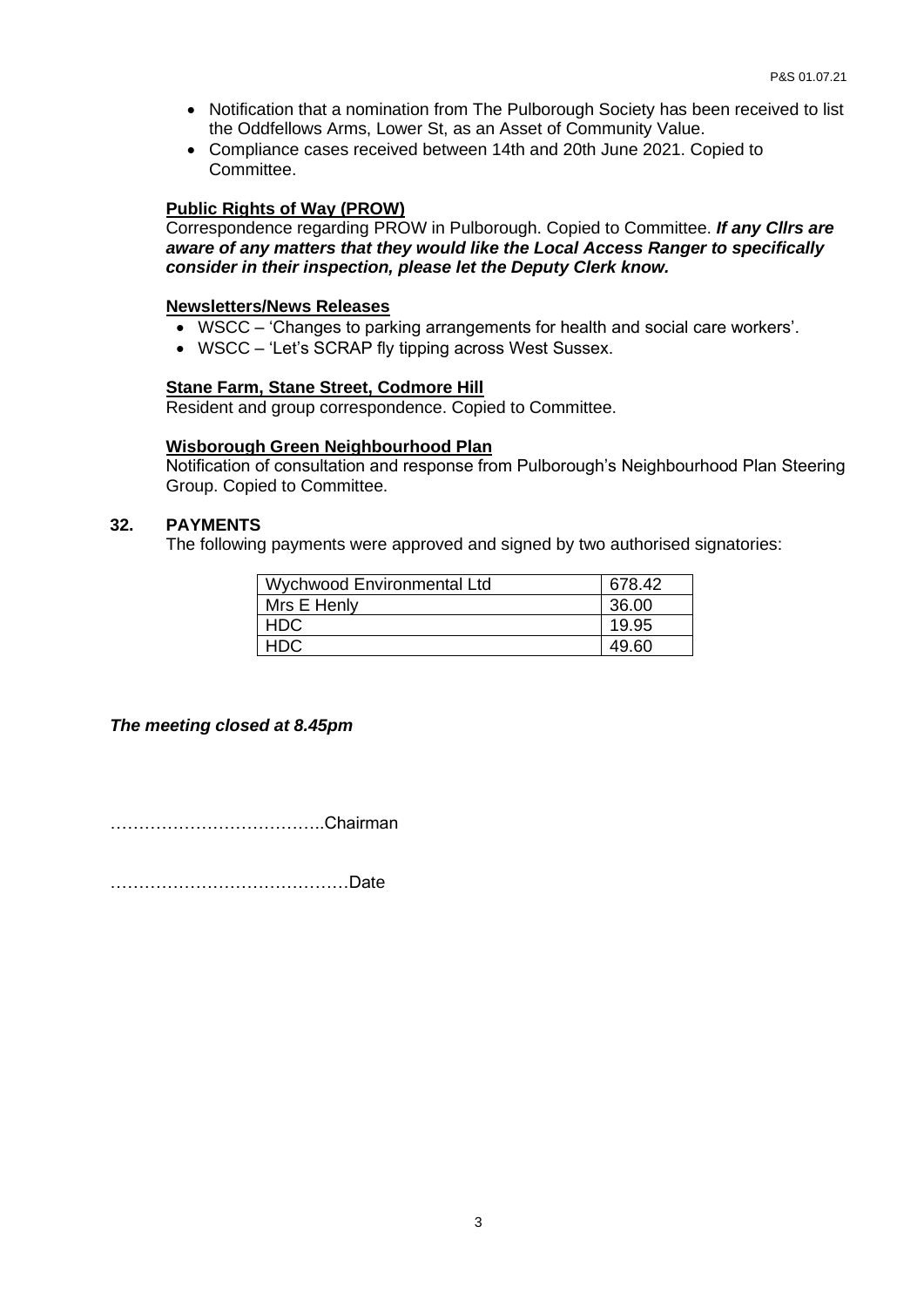Appendix 1

# **Recommendations of the Planning & Services Committee meeting held on Thursday 1 st July 2021**

### **DC/21/0870 – Nash Manor, Lower Nash, Nutbourne Lane, Nutbourne**

Erection of single-storey front, side and rear extensions, creation of balcony with associated alterations. **No objection.**

### **DC/21/0852 – Nutbourne Place Farm Nutbourne Lane Nutbourne Pulborough**

Use of existing commercial nursery building for horticultural growing seminars and teaching, local meeting venue, farm/nursery shop and tearoom and catering/cookery courses, as well as staff rest room, sorting, packing and preparation/cooking of produce. **No objection, but Members would like to suggest a condition is added which limits the number of classes in a given period to avoid too many extra vehicles.**

### **DC/21/0647 – Minto, Stane Street, Codmore Hill**

Erection of a two storey rear extension and attached side garage (AMENDED PLANS). **No objection.**

#### **DC/21/0903 – Unit 2, Station Approach, Pulborough**

Alterations to ground floor window and door arrangement to front and side elevations of building. **No objection.**

# **DC/21/0904 – St Marys Church of England School, Link Lane**

Installation of a new path and trim trail equipment. **No objection.**

#### *Trees*

**DC/21/0980 – Little Ridge, 20 Chestnut Walk, Pulborough**

Surgery to 1 x Sweet Chestnut. **No objection.**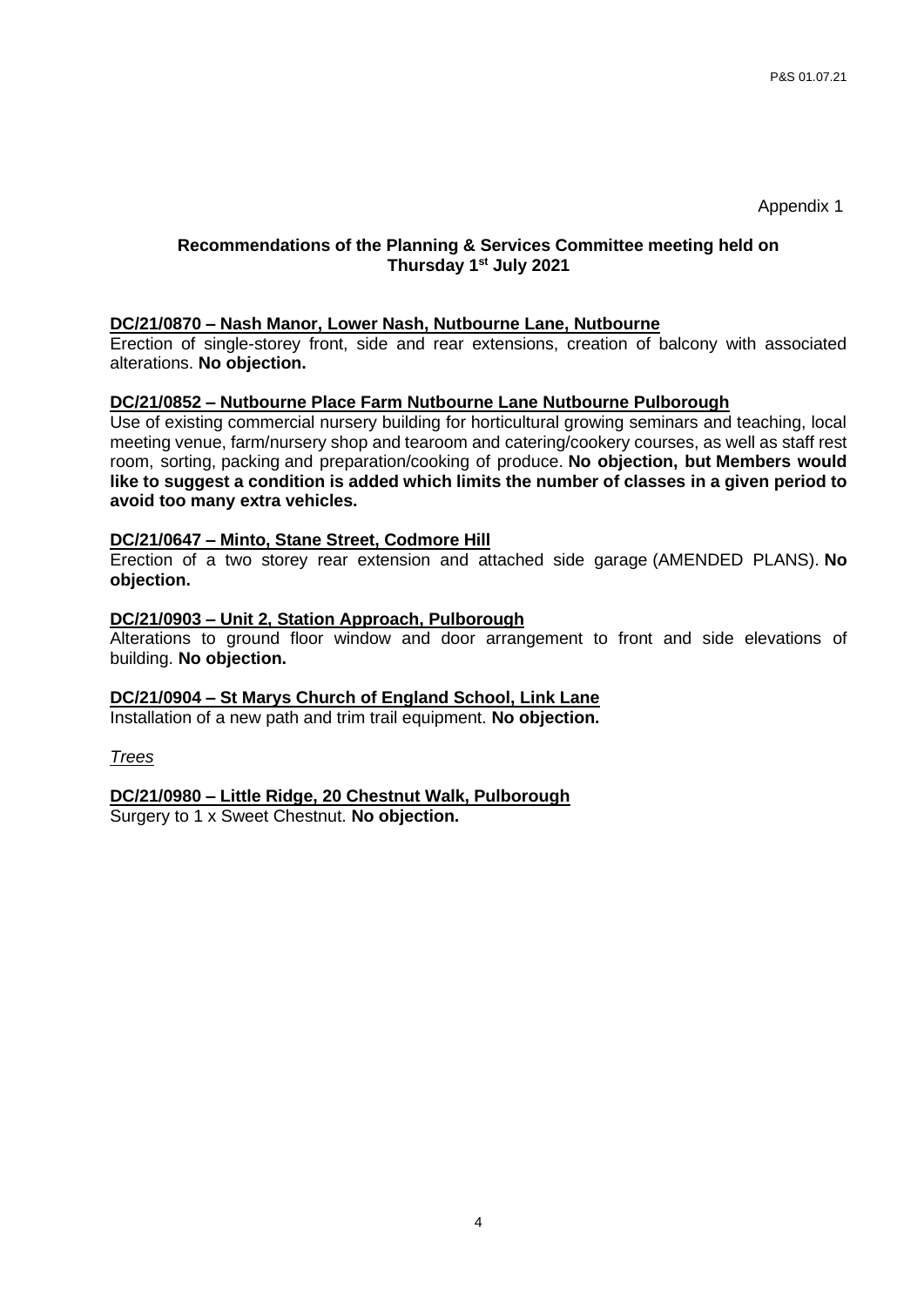Appendix 2

Email to Cabinet for Highways

CC: West Sussex County Councillor, Andrew Griffith MP, Police Commissioner, Katy Bourne

# **A29 Area between Church Hill and Swan Bridge**

There are serious concerns regarding the safety to pedestrians and vehicles particularly in this area of the A29. This dangerous situation has been highlighted to WSCC for many years by Pulborough Parish Council as well as residents.

There seems to be an element of 'nothing can be done' about this stretch of road. We have suggested a weight restriction on Swan Bridge would alleviate this problem as the problem lies in the volume of 5 axle and 6 axle lorries using the A29 instead of the wider A24 to connect to the A27. In addition, Swan Bridge has significant damage on the road surface. This has been discussed before but dismissed due to finding another route for the heavier HGVs but surely it is the A24 as it also follows the same pattern of north to south. It has been built for this type of traffic, unlike the A29. It is well known that the majority of the traffic is not local deliveries. Shipping containers and transport containers regularly use the A29 to the detriment of foundations of our buildings and our road surfaces.

Desk top studies are woefully inadequate and yet these are used in planning applications linked to access to A29 and A283. This compounds the problem. e.g. planning applications 'No Objection' by WSCC DC/20/2481 access on to A29, DC/16/1973 parking on A283 near Swan Corner.

This brings me to the West Sussex Transport Plan 2011-2026, which states as follows: -

*This Transport Plan (LTP3) is the result of an extensive consultation process with both the public and our strategic partners. It was made very clear through the consultation process that improving the economy of the County whilst maintaining and improving the quality of life were key drivers. From the consultation the following objectives have been drawn up;*

*• promoting economic growth*

*• tackling climate change*

*• providing access to services, employment and housing*

*• improving safety, security and health All of which contribute to our overall objective to improve the quality of life for all those who live, work and visit West Sussex*

WSCC have not adhered to their Transport Plan as clearly there is a safety issue.

During the latter part of 2018, Pulborough Parish Council was informed by WSCC of plans to categorize the A29 as a major road network (MRN). This was in order to apply for Government funding. WSCC would look at conducting a feasibility study to ensure the A29 is safe as a MRN.

The following points were highlighted to WSCC Highways: -

- Any HGV through Pulborough automatically makes it unsafe for pedestrians as there is no by-pass in Pulborough. It was noted that there is one recorded fatality at Swan Corner.
- The pavements are very narrow from Swan Corner up Church Hill and along Pidgeon Gate Bridge.